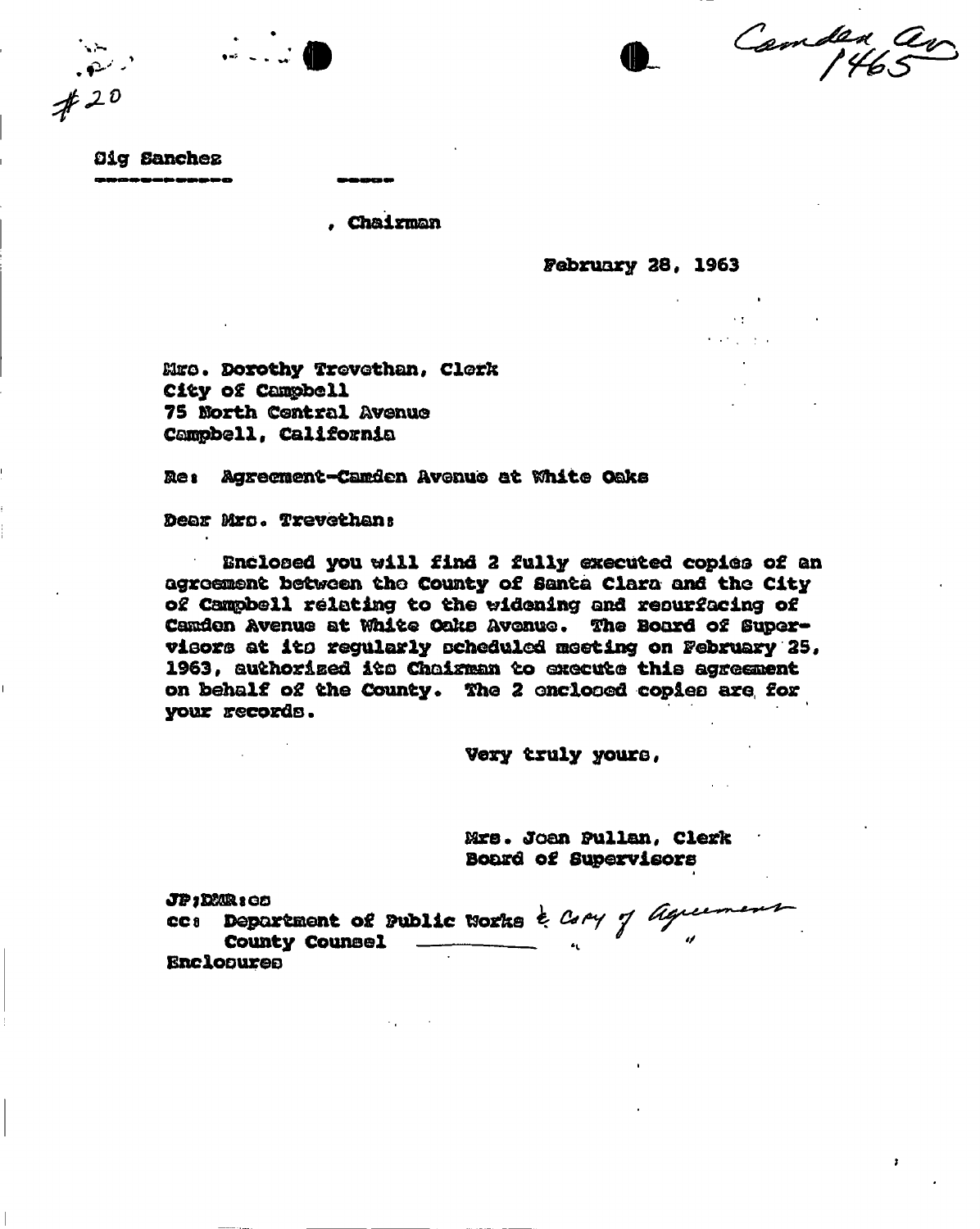**EVALUATION COUNTY OF SANTA CLARA AGREEMENT BETWEEN COUNTY OF SANTA CLARA ' AND ,THE . CITY OF CAMPBELL FOR WIDENING AND**  RESURFACING CAMDEN AVENUE AT WHITE OAKS **• '• •• • . •/ -.,•' V : • .AVENUE. • - ; . ' • • .** 

**WHEREAS, the.intersection of Camden Avenue and White Oaks Avenue lies partly within an unincorporated portion of the County o£ Santa Clara (hereinafter Called "County") and partly,**  within the incorporated limits of the City of Campbell (hereinafter called "City"); and

. \* • ... • . • • • . - . •

 $\mathbf{r} \cdot \mathbf{r} = \mathbf{r} \cdot \mathbf{r} + \mathbf{r} \cdot \mathbf{r} + \mathbf{r} \cdot \mathbf{r} + \mathbf{r} \cdot \mathbf{r} + \mathbf{r} \cdot \mathbf{r} + \mathbf{r} \cdot \mathbf{r} + \mathbf{r} \cdot \mathbf{r} + \mathbf{r} \cdot \mathbf{r} + \mathbf{r} \cdot \mathbf{r} + \mathbf{r} \cdot \mathbf{r} + \mathbf{r} \cdot \mathbf{r} + \mathbf{r} \cdot \mathbf{r} + \mathbf{r} \cdot \mathbf{r} + \mathbf{r} \cdot \math$ 

June 1953

. • . •<sup>1</sup>

**WHEREAS, County and City have determined it necessary in the. Interest of public safety and convenience that the aforesaid . portion of Camden Avenue be widened and resurfaced;** 

**NOW, THEREFORE, County and.City agree as follows:** 

1. County shall prepare, and assume all costs of prepara**tion of, plans arid specifications for the widening and resurfacing of the intersection of Camden Avenue and .White Oaks Avenue and shall submit plans and specifications for said resurfacing and**  widening to public bid. County shall award a contract for said **resurfacing and widening to** *the'***successful bidder,-and shall**  inspect and approve of the work to be performed under said **contract.** 

**2. The aforesaid plans and specifications for said work are identified as "San Tomas Expressways at Kirk Ditch<sup>11</sup> , dated January, 1963, and are incorporated herein by reference the same as though set out in full.' Said plans and'specifications^ or a**  true copy thereof, shall remain on file in the Department of *t*  **Public Works of County.during the term of this agreement.** 

 $\mathcal{N} = \{ \mathbf{v}_i \mid i=1,\ldots,n \}$  .  $\mathcal{N} = \{ \mathbf{v}_i \mid i=1,\ldots,n \}$  .  $\mathcal{N} = \{ \mathbf{v}_i \mid i=1,\ldots,n \}$ 

**3. The area of said improvements lying within the. incorporated limits of City is 1.0% of the total area of Camden Avenue as such is to be improved and as shown on said plans.** 

APPROVED VL **RE: CB CC PC DPT FLD MAARSTAINS: ARSTA MD** : .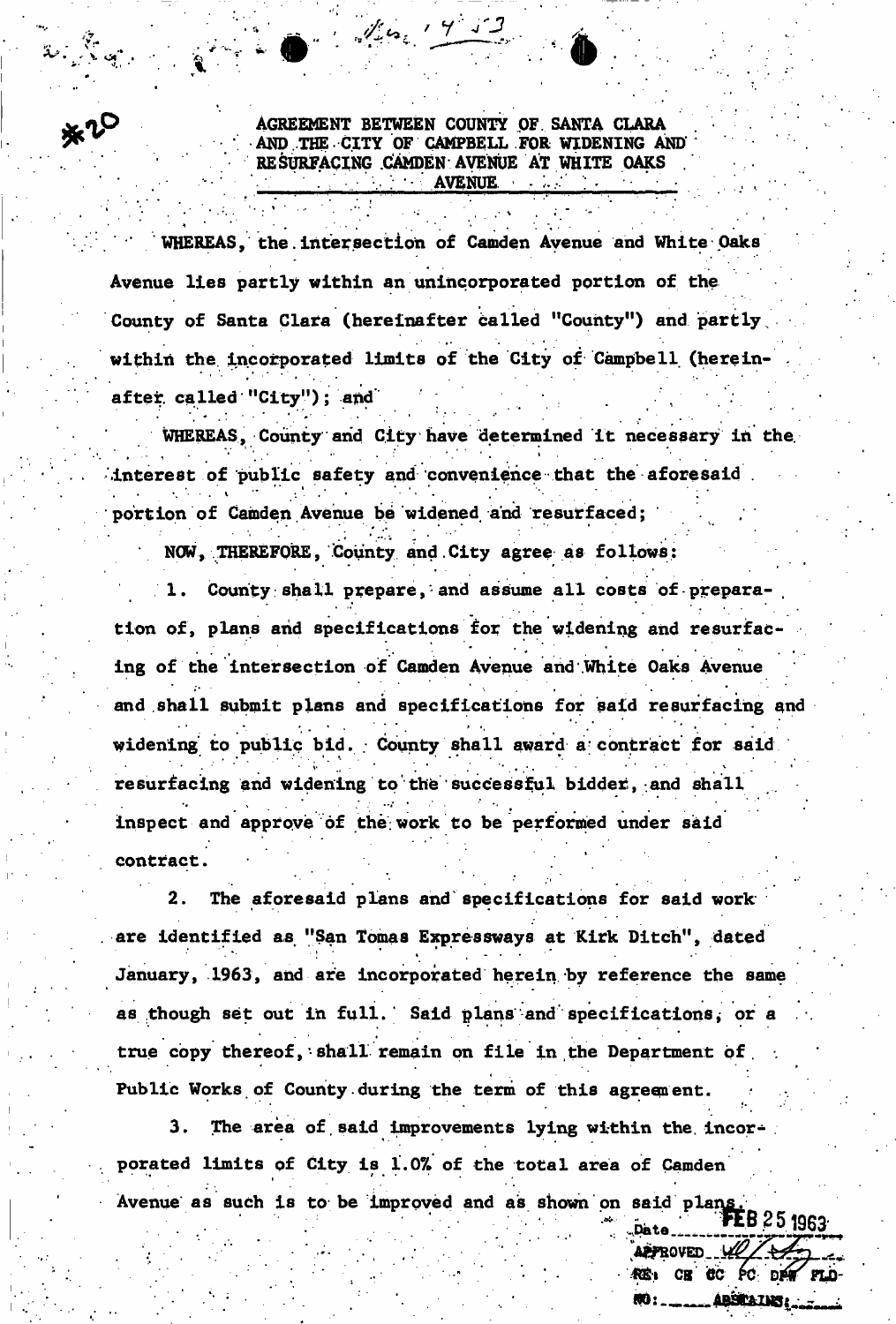**City shall pay to,County for City's share of.the costs of construction Of. said road a sum equal to 1.0% of the total costs of construction as computed and determined under the**  contract awarded by County. In no event shall City's share of **the said costs exceed the sum of Two Hundred and Thirty Dollars**   $$230.00$ .

**4. City shall make full and complete payment of its con> tribution to County not later than thirty (30) days after**  City has received the final accounting of the costs of the *t • •*  **project, and deposit in the mail shall constitute receipt by**  City. Within fifteen (15) days after receipt of said accounting, City shall notify County in writing of any claims for **adjustment or any disagreement as to the amount to be paid by**   $\mathcal{P}_\mathcal{P}$  .  $\mathcal{P}_\mathcal{P}$  is a result of  $\mathcal{P}_\mathcal{P}$  . In the set of  $\mathcal{P}_\mathcal{P}$  , we have the set of  $\mathcal{P}_\mathcal{P}$ **City. Failure- to so notify shall be deemed approval by City, of said accounting.** 

5. (a) County agrees that it shall require the successful bidder to take out, pay for, and maintain until completion and acceptance of the work required by this contract, a separate<sup>1</sup> **policy of insurance naming City and menibers of . the City Council of City, individually and collectively, and the officers, agents and employees of .City, individually and collectively, as addi** tional insureds. Said separate policy shall provide coverage to City and members of the City Council of City, individually and collectively, and the officers, agents, employees of City, individually and collectively, covering all work performed by, for or on behalf of said bidder. Both bodily injury and property. damage must be on an occurrence basis, and said policy shall

**damage must be on an occurrence basis, and said policy shall**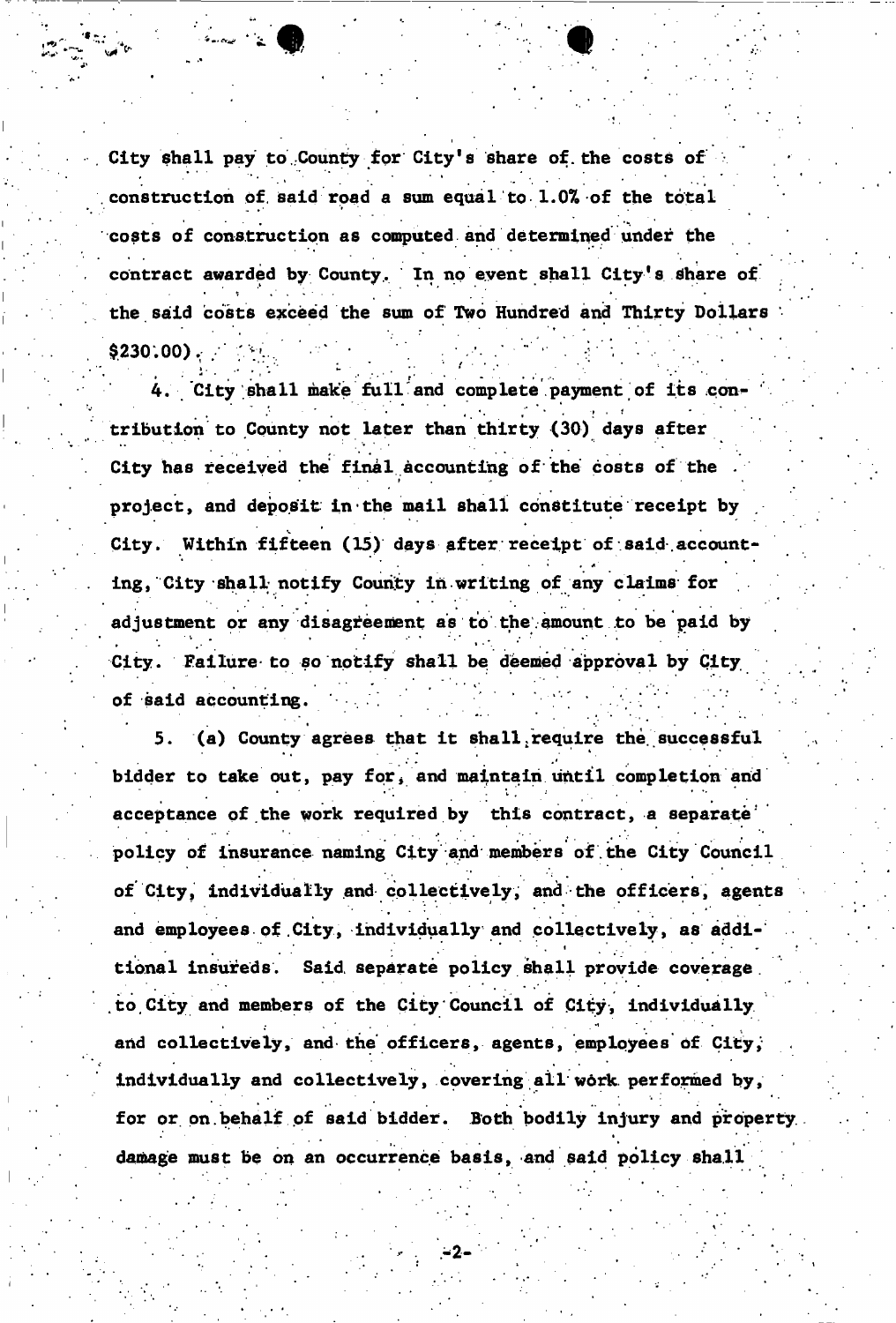**provide that the coverage afforded thereby shall be primary .coverage to the full limit of liability stated in the declarations, and if City,, and the officers, agents and employees** *of* **City, individually, and collectively, have other insurance against**  t to a state of the state of the state of the state of the state of the state of the state of the state of the **the loss covered by said pplicy, that other insurance shall be excess insurance' only.** 

**(b) Each of said policies of insurance shall provide**  coverage in the following minimum amounts: for bodily injury, \$300,000 each person, \$500,000 each occurrence, for property **damage, \$50,000 on account of any one occurrence with an aggregate limit of not less than \$200,000. Said policy shall be satisfactory to the City Attorney of the City of Campbell and the County Counsel of.the County of Santa Clara.**   *4 <b>4*  $\frac{1}{2}$   $\frac{1}{2}$   $\frac{1}{2}$   $\frac{1}{2}$   $\frac{1}{2}$   $\frac{1}{2}$   $\frac{1}{2}$ 

(c) The successful bidder shall file with the Clerk of the  **' (c) .The; successful bidder shall file with the Clerk of the Board of Supervisors of the County of Santa Clara, at\the time of execution of the contract, said policy or policies of insurance covering City and'members of the City Council of City , individually and collectively, and the officers, agents and employees of City, individually and collectively. Each such policy shall bear an endorsement precluding -the cancellation or reduction in coverage without giving City as well, as County at least five days prior**  notice thereof.

**IN WITNESS WHEREOF, County and City have executed this** 

**notice.thereofJ**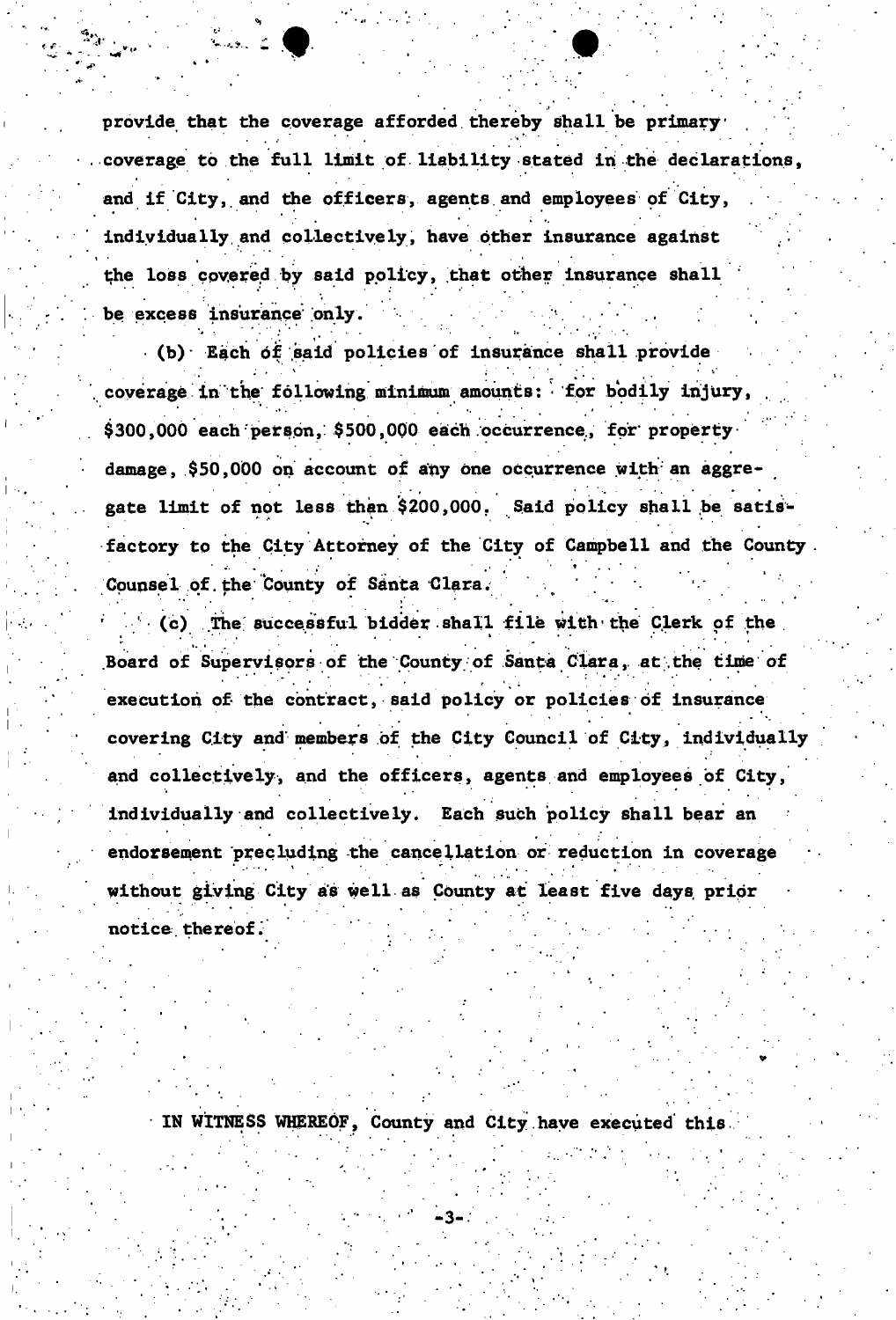## **RESOLUTION NO. 1453**

## **BEING A RESOLUTION AUTHORIZING THE EXECUTION OF AGREEMENT WITH COUNTY OF SANTA CLARA FOR WIDENING OF CAMDEN AVENUE,**

WHEREAS, the City Engineer has submitted an Agreement be**tween City of Campbell and County of Santa Clara for the widening and resurfacing of Camden Avenue at White Oaks Avenue, which intersection lies partly within and partly without the City, and** 

**WHEREAS, the said Agreement is in all respects fair and equitable and has been approved by the City Attorney, and** 

**WHEREAS, the doing of the work contemplated in the said**  r **Agreement is in the interest of Public Safety ahd convenience.**  i

**NOW, THEREFORE, BE IT RESOLVED by the City Council of the City of Campbell that the Mayor and the City Clerk be and they are hereby authorized to execute the same.** 

PASSED AND ADOPTED this lith day of February , 1963.

| AYES: COUNCILMEN: Doetsch, McElroy, Regers, Weitzel, |  |      |  |
|------------------------------------------------------|--|------|--|
| NOES: COUNCILMEN: None                               |  | Lico |  |
| ABSENT: COUNCILMEN: None                             |  |      |  |

## **APPROVED:**

Peter B. <sup>L</sup>ico **RSYOR** 

**ATTEST** 

Dorothy Trevethan CITY CLERK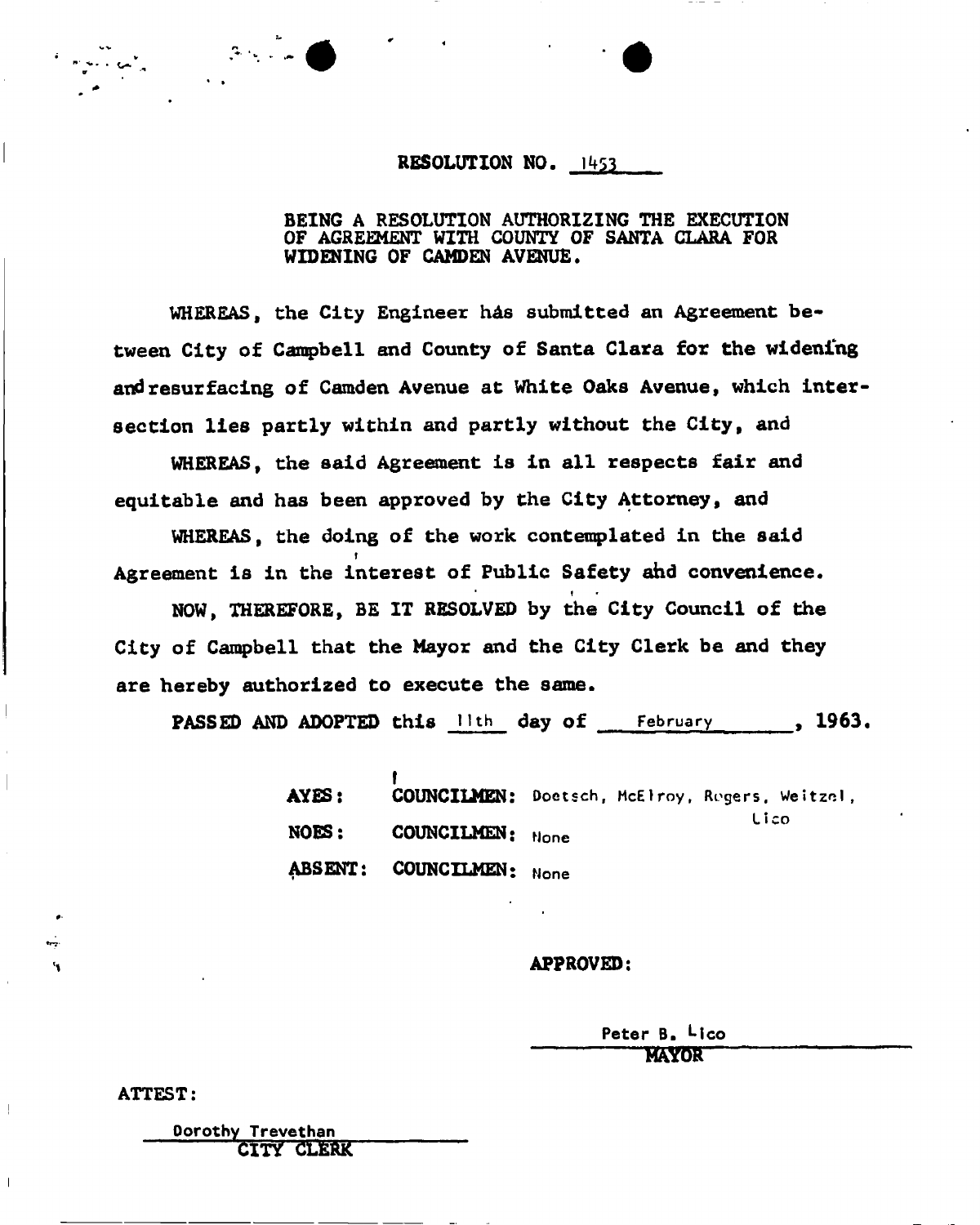I, Dorothy Trevethan, City Clerk of the City of Cam 1, Dorothy Trevethan, City Clerk of the City of Campbell, do hereby certify<br>that the attached is a true and correct copy of **contained** passed and adopted at a regular meeting of the  $\widetilde{GIty}$  Council  $\frac{1}{363}$  Campbell on the  $\frac{1}{1}$ th  $\frac{1}{369}$  day of February, 1963 I of the City of

ŝ,

Treyethan, City Clerk